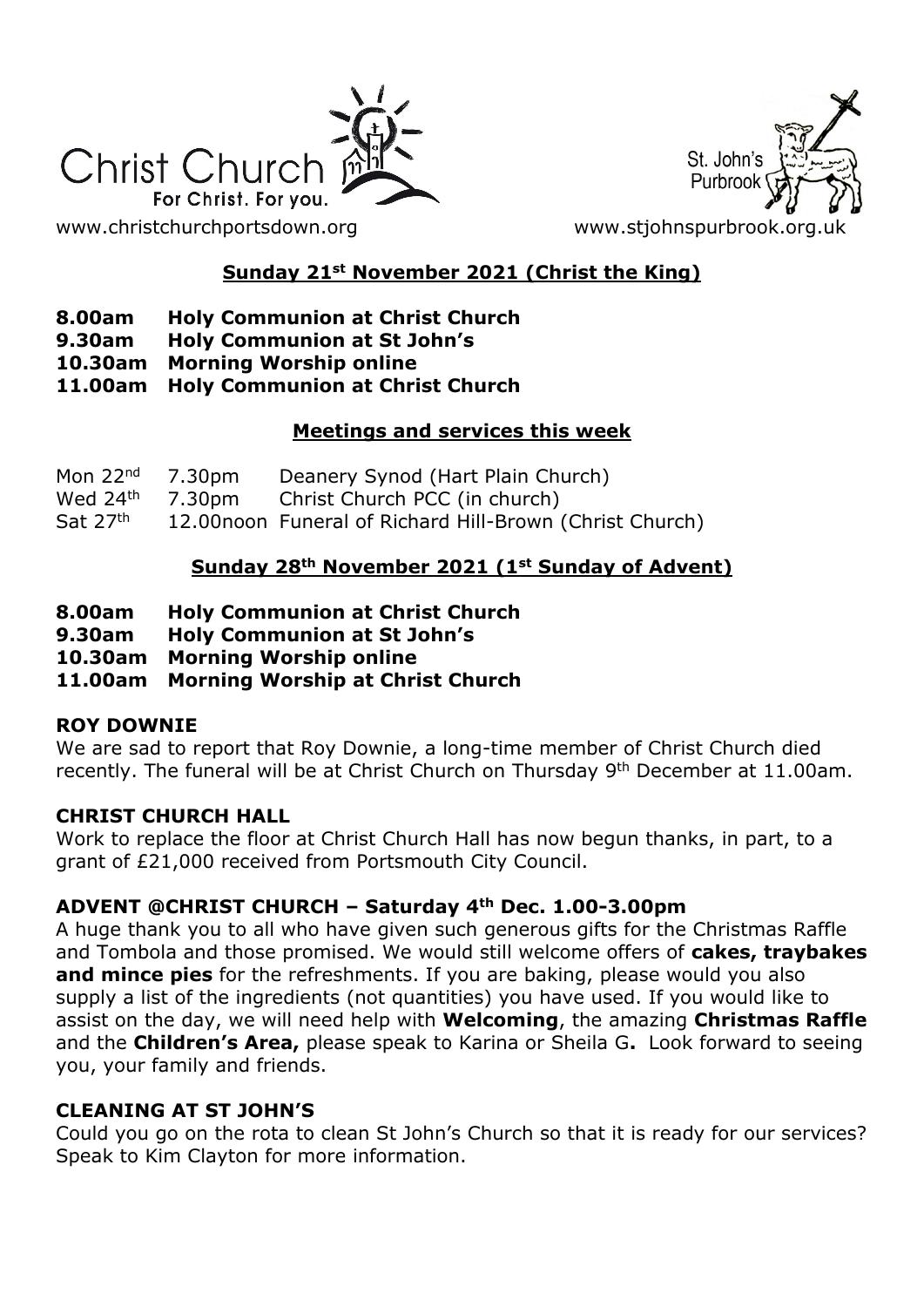### **CHRISTMAS GIFTS**

We are once more collecting Christmas gifts for three local organisations:

**The Roberts Centre:** toys and toiletries for young families (unwrapped) **All Saints Hostel:** toiletries and clothes (e.g. socks, hats, gloves) (unwrapped) for young people (aged 16-25)

**The Grange Hostel:** toiletries and clothes (e.g. socks, hats, gloves) (wrapped) for adult males.

All gifts should be new and must have no alcoholic content. They can be brought to either church. Please identify them as 'Christmas Gift' so that they don't get mixed up with items for our Advent event!

| <b>CONTACTS</b>     |                                            |  |  |
|---------------------|--------------------------------------------|--|--|
| <b>Vicar</b>        | Revd Andy Wilson (day off Monday)          |  |  |
|                     | vicar@christchurchportsdown.org            |  |  |
|                     | purbrookvicar@gmail.com                    |  |  |
| Curate              | Revd Matt Grove (day off Saturday)         |  |  |
|                     | matt.grove@christchurchportsdown.org       |  |  |
| Churchwarden        | <b>Stephen Anderson</b>                    |  |  |
| <b>CCP</b>          | stephen.anderson@christchurchportsdown.org |  |  |
| Churchwarden        | <b>Karina Golledge</b>                     |  |  |
| <b>CCP</b>          | thegolledges@btinternet.com                |  |  |
| Churchwarden        | <b>Bill Jeffery</b>                        |  |  |
| <b>SJP</b>          | purbrookchurch@qmail.com                   |  |  |
| <b>Hall Manager</b> | Jacqui Wilson                              |  |  |
| <b>CCP</b>          | hall.manager@christchurchportsdown.org     |  |  |
| Website             | <b>Matt Doe</b>                            |  |  |
|                     | webmaster@christchurchportsdown.org        |  |  |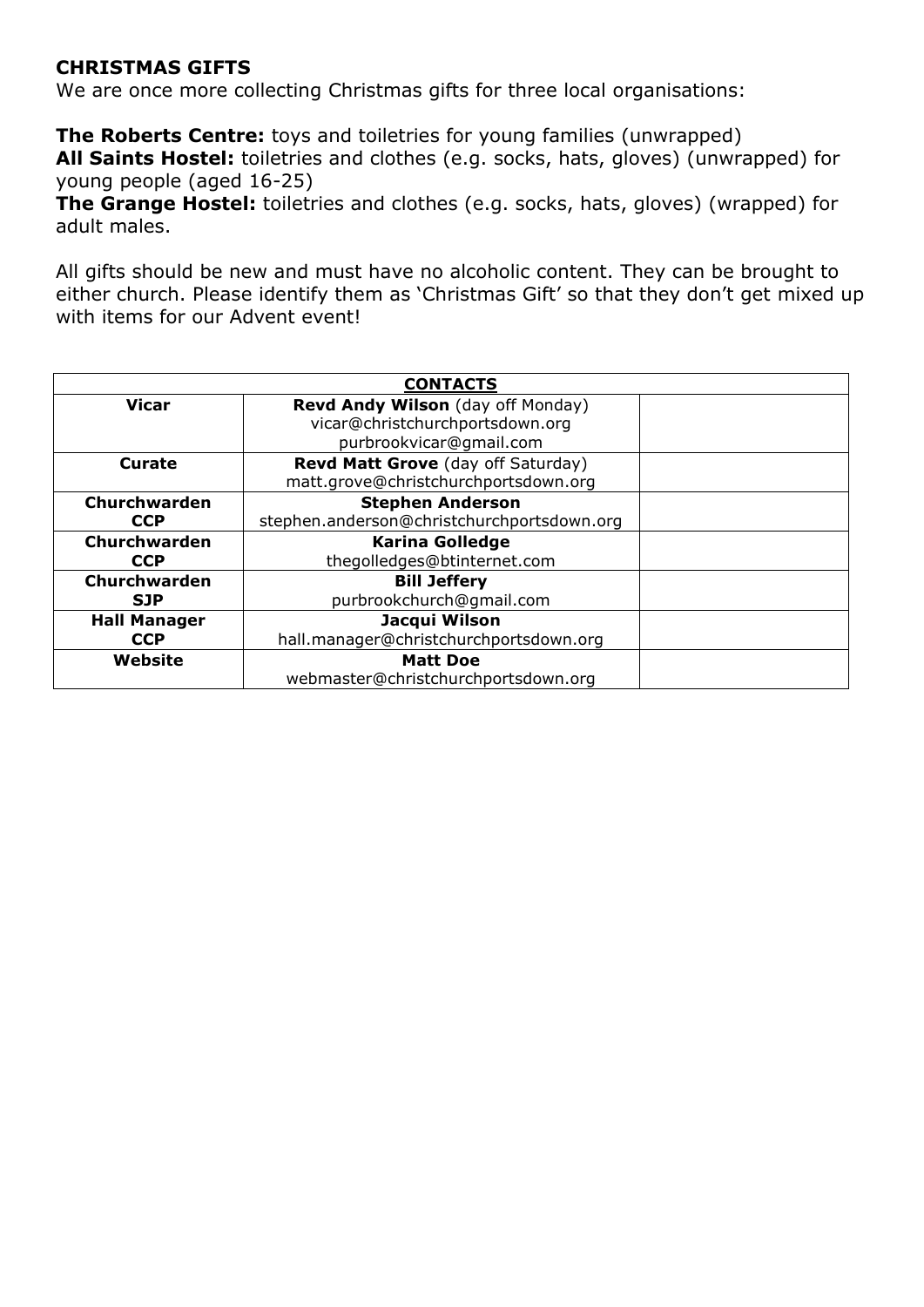# **Sunday 21 November 2021**

Christ the King

# **Collect**

God the Father, help us to hear the call of Christ the King and to follow in his service, whose kingdom has no end; for he reigns with you and the Holy Spirit, one God, one glory. Amen.

# **Daniel 7.9–10, 13, 14**

 $9$  As I watched, thrones were set in place, and an Ancient One took his throne; his clothing was white as snow, and the hair of his head like pure wool; his throne was fiery flames, and its wheels were burning fire.  $10$  A stream of fire issued and flowed out from his presence. A thousand thousand served him, and ten thousand times ten thousand stood attending him. The court sat in judgement, and the books were opened.  $^{13}$ As I watched in the night visions, I saw one like a human being coming with the clouds of heaven. And he came to the Ancient One and was presented before him. <sup>14</sup> To him was given dominion and glory and kingship, that all peoples, nations, and languages should serve him. His dominion is an everlasting dominion that shall not pass away, and his kingship is one that shall never be destroyed.

## *This is the word of the Lord. Thanks be to God.*

# **Psalm 93**

- 1 The Lord is king and has put on glorious apparel; the Lord has put on his glory and girded himself with strength.
- 2 He has made the whole world so sure that it cannot be moved.
- 3 Your throne has been established from of old; you are from everlasting.
- 4 The floods have lifted up, O Lord, the floods have lifted up their voice; the floods lift up their pounding waves.
- 5 Mightier than the thunder of many waters, mightier than the breakers of the sea, the Lord on high is mightier.
- 6 Your testimonies are very sure; holiness adorns your house, O Lord, for ever.